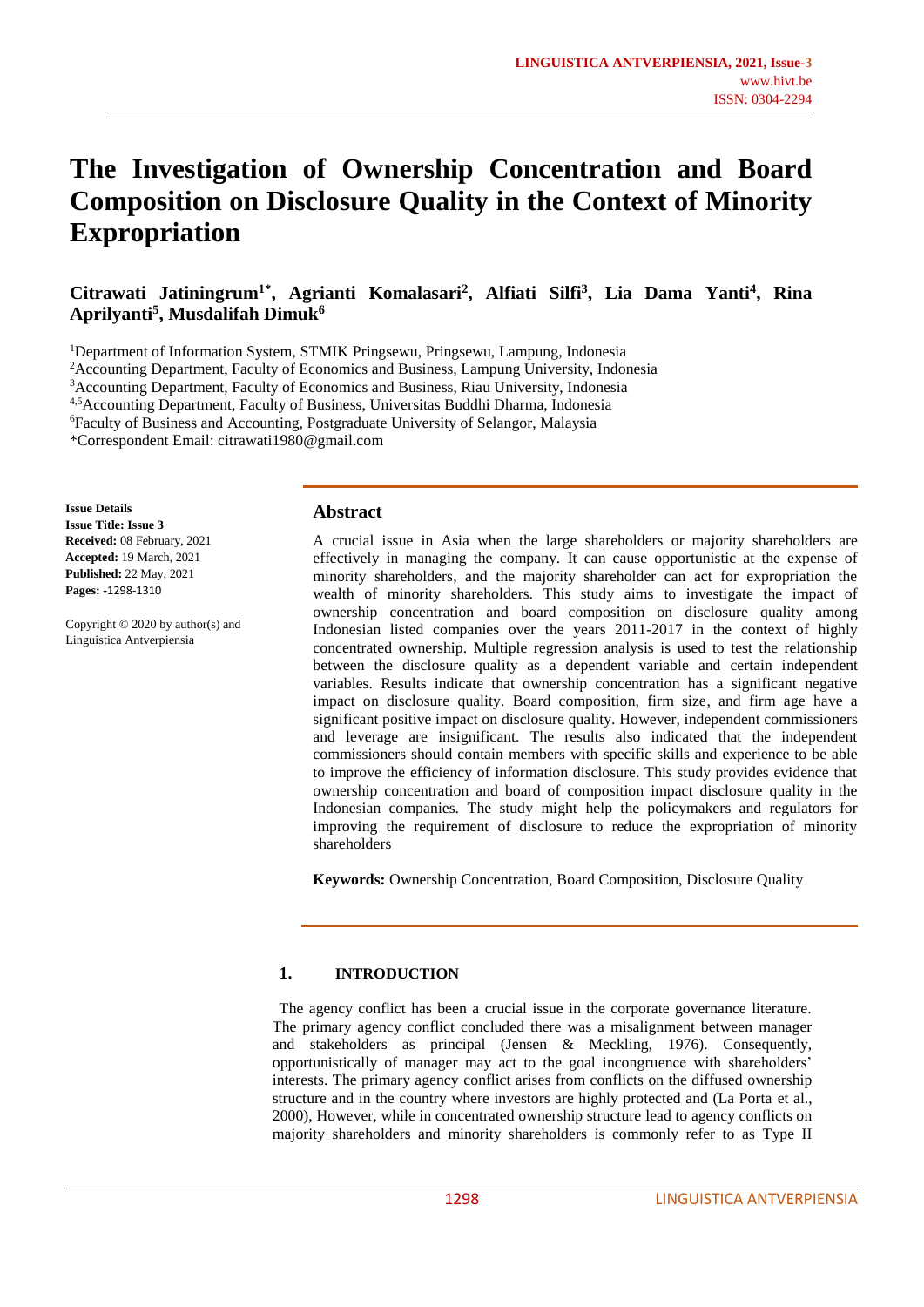agency conflict. The focus on Type II agency conflict between majority shareholder or controlling and minority shareholders. (Shleifer & Vishny, 1997; Faccio & Lang, 2002; Ali, 2014; Jatiningrum et al., 2016). La Porta et al. (2000) indicated that corporate governance represents a set of mechanisms through which outside investors protect themselves against expropriation by insiders. Therefore, corporate governance mechanisms protect minority shareholders by managers or controlling shareholders and supplement regulation to protect minority shareholders (Mitton, 2002; Ali, 2014; Rizki & Jasmine, 2018, Hasan et al, 2019).

Some of the previous research examining the relationship between corporate governance and disclosure in diffused ownership context (Amoozesh et al., 2013; Alshimmiri, 2014; Satta et al. 2014; and Enache & Hussainey, 2019). The agency conflict is a critical factor in the corporate governance mechanisms due to the conflict between controlling and minority shareholders. Ho and Wong (2001) argued that companies with highly concentrated ownership, the conflict of interest might not be between shareholders and managers but between majority and minority shareholders. In the situation of conflicts between majority and minority shareholders, managers are manipulated by majority shareholders to act against the interests of minority shareholders through withholding information. La Porta et al. (2000) explained that during the financial crisis, corporate governance becomes more important for two reasons. First, during the financial crisis, the occurrences of expropriation of minority shareholders might be more severe. Second, in the financial crisis, investors might be imposed to take action against weaknesses in corporate governance. Because of these reasons, companies with weak corporate governance might lose relatively more value during the crisis. Therefore, the presence of large shareholders will lead to a change in the governance problem (Young et al., 2008; Singla et al., 2014; Rizki & Jasmine, 2018). The large blockholders will have the incentive to monitor the managers. Also, controlling shareholders can use their power to pursue their objectives, i.e., expropriation of minority shareholders (Singla et al., 2014)

Many studies to review CG in Asia have conducted over the years 1998 to 2016. One of the most comprehensive assessments of Corporate Governance (CG) Watch in Asia is CLSA. It has issued and trends in Asia which published annually since 2003. The 2016 assessment ranked the 12 key Asia-Pacific markets and showed that Singapore is at the top of the rank followed by Hong Kong, Japan, Taiwan, Thailand, Malaysia, India, Korea, China, Philippines, and Indonesia. This rank shows that the implementation of CG in Indonesia is lagging behind and hence require a faster move and might enforce. Also, this rank indicates that Indonesia has poor and the low implementation of Corporate Governance among Asia countries and hence there is a need for more studies on corporate governance to be conducted for Indonesian companies about Indonesian contextual ownership concentration. Several studies indicated that many corporations in Asian countries owned and controlled by families (Shleifer & Vishny 1997; La Porta et al., 1999; Zhuang et al., 2001, Singla et al, 2014)). Consequently, arises agency conflict type II. Singla et al. (2014) present the results of studies in emerging countries such as India, where the majority are family companies, their study highlights the need to recognize the effects of different blockholders on internationalization-governance relations and find that family firms are not modified or weak of corporate governance.

Klapper and Love (2004) argued that increasing "disclosure" is one of the mechanisms to prevent management and controlling shareholders from the expropriation of minority shareholders. Alkurdi et al. (2019) compared the companies with weaker governance, they documented that better-governed companies made the public disclosures more frequently, their disclosures of good news are the timeline. In line with Ali (2014) stated that there be the main of agency conflict in which concentration of ownership is high with low protection is agency conflict between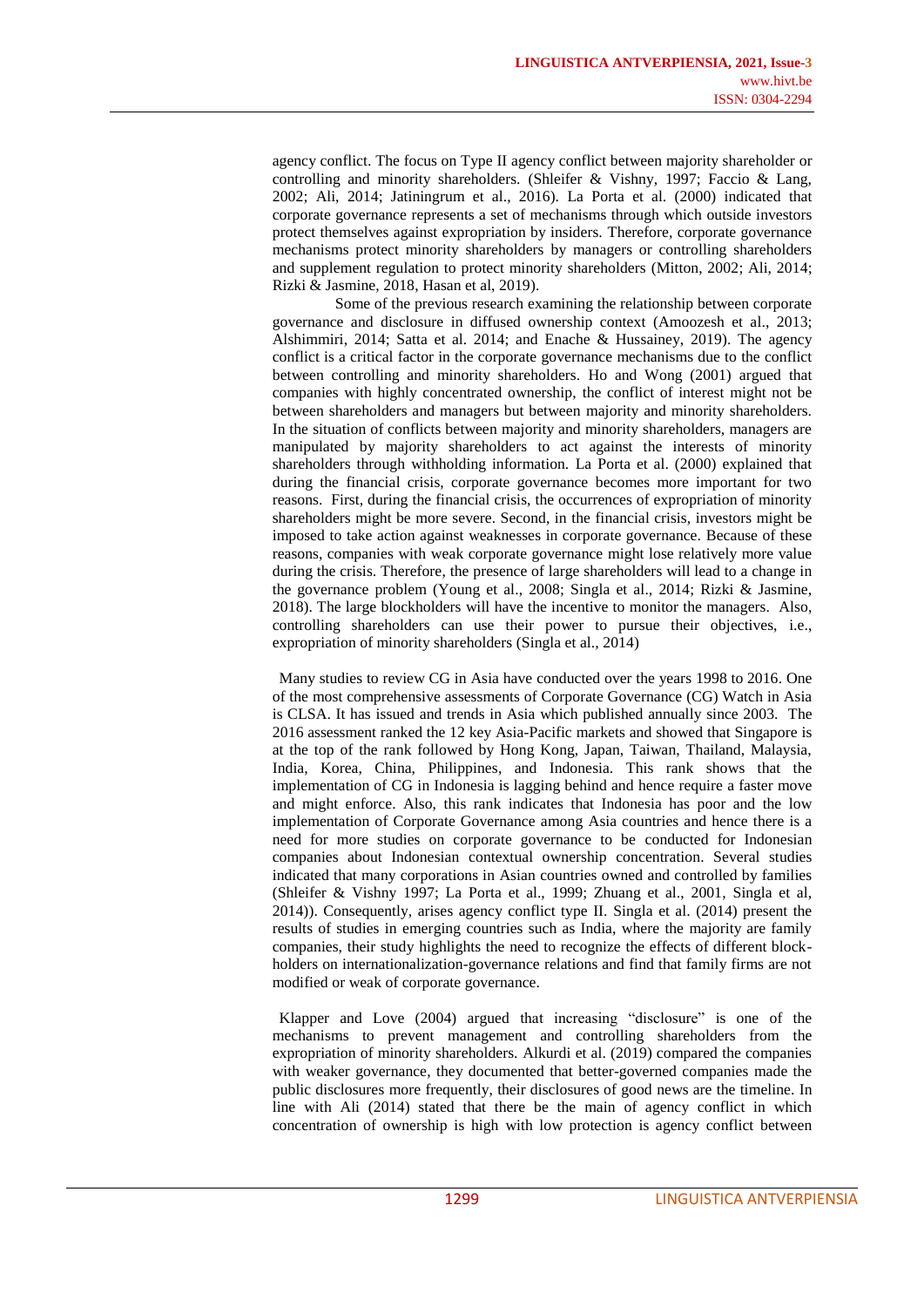minority and majority stockholders. This study reveals that there is a negative relationship between family control, stocks with double voting rights, power centralization, and disclosure quality. The role of corporate governance in strengthening the disclosure quality in Asian emerging markets has proved in several studies such as Ben Ali, (2009); Amoozesh et al., (2013); Soheilyfar et al., (2014) and Jatiningrum et al., 2016. The results of their studies about ownership concentration in Asian countries are inconsistent, and the links between corporate governance mechanisms, especially in board composition and disclosure quality, is scarce, with major drawback is neglecting concentrated ownership context in previous studies and inconclusive findings regarding the research on board composition and disclosure quality. Therefore, this study is essential to overcome the issues of contradictions and inconsistencies. The current study aims to investigate the effect of ownership concentration and board composition (board of director size, the board of commissioners, and board of independent commissioners) on disclosure quality in the type II agency conflict context with poor corporate governance system and weak of investor protection. The remainder of this paper is structured as follows: Section 2 provides a literature review and hypotheses development. Section 3 describes the research design and methodology. Section 4 presents the empirical results, and Section 5 provides the conclusions.

# **2. LITERATURE REVIEW**

#### **2.1 Ownership Concentration and Disclosure Quality**

Ali et al. (2007) examines a combined set of corporate governance characteristics that affect disclosure quality in the context of expropriation minority due to ownership concentration. He also found that the market characterized by high ownership concentration and weak investor protection reported a negative association between disclosure quality. However, the results show a positive association between disclosure quality and the existence of executive share options plans and the proportion of independent directors on the board as well. These findings suggest that corporate governance mechanisms increase right disclosure incentives in high ownership concentration. Ali et al. (2007) and Komalasari (2017) further shows that when investors are poorly protected, controlling shareholders have more motivations to take advantage of private benefit at the detriment of minority shareholders' interest. Because of their proximity to operating activity, controlling shareholders can gain private information to assess their investment return and may be reluctant to publicly disclose such information in order to avoid minority contest and to continue to expropriate other shareholders. Controlling shareholders claim the high percentage of voting rights, and they can then easily control the firm and their disclosure strategy, which may lead to poor disclosure quality. Chau and Gray (2002) indicated that among Hong Kong and Singapore companies, the more the capital of the firm is diffused, the more the voluntary disclosures. Soheilyfar et al. (2014) investigated the relationship between disclosure quality and several mechanisms of corporate governance using sample firms on the Tehran Stock Exchange (TSE) the period of 2005 to 2010. They found that there is a positive relationship between ownership concentration and disclosure quality. They also found that firms with familycontrolled to have a low proportion of outside directors on the board, low presence of institutional investor ownership, no executive stock options plan, and present dualclass shares. In a related study, Jatiningrum et al. (2016) found that there is a significant negative relationship between disclosure quality and ownership concentration. Grounded in type II agency conflict, which supports the negative association between concentrated ownership, the first hypothesis is:

H1: Ownership Concentration has an adverse effect on disclosure quality in the context of minority expropriation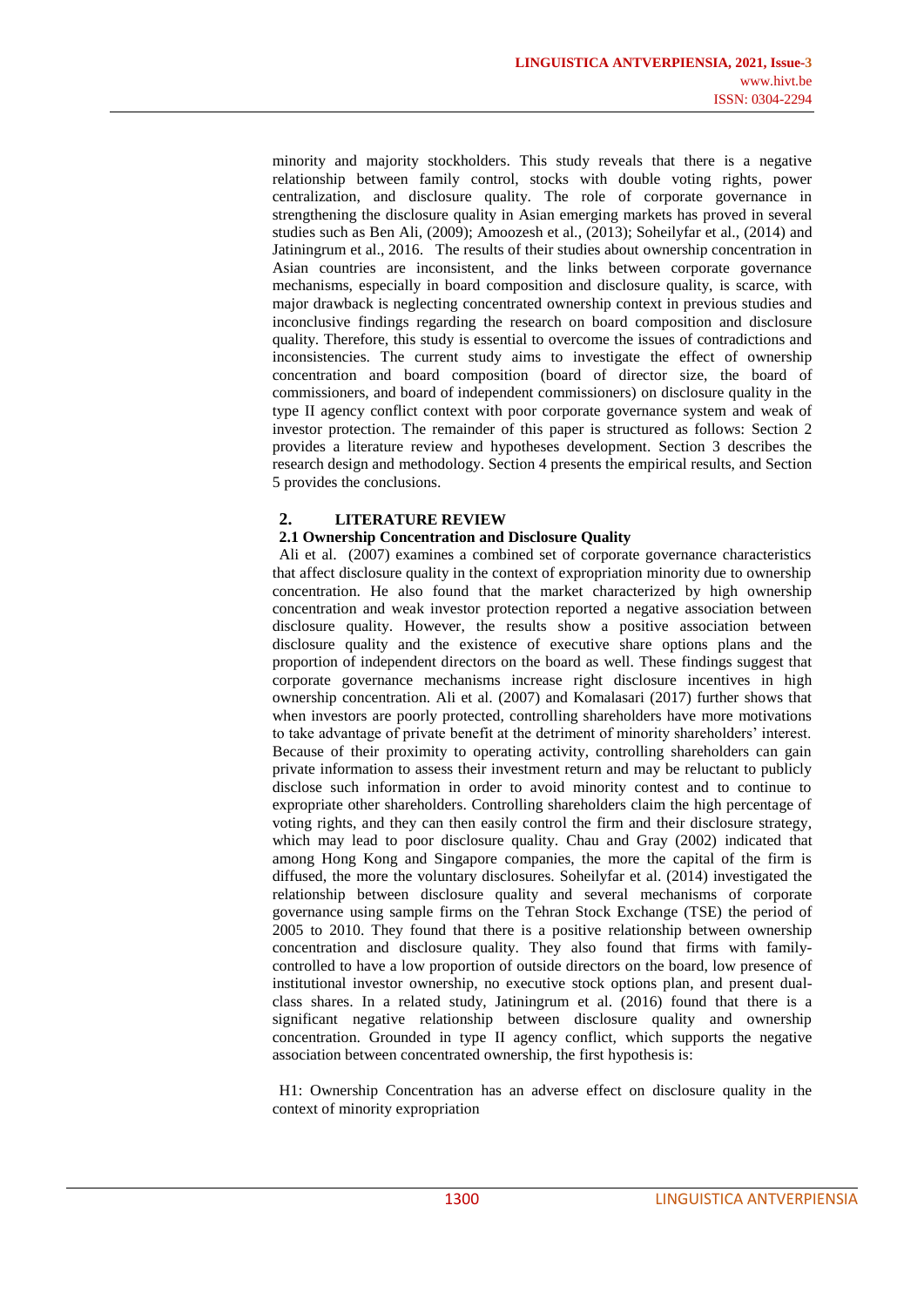#### **2.2 Board of Directors Size and Disclosure Quality**

Brockman et al. (2011) demonstrate that a CEO will manipulate the announcement of good or bad disclosure depending on whether he plans to sell, buy, or hold shares. In line with Alshimmiri (2004), Mc Donald and Westphal (2013) argued that the larger of boards members with skilled managers capable of giving monitoring the management and also would improve the efficiency and vice versa. This finding indicates that companies with a small board of directors without skilled managers will disclose fewer data in their financial statements. Therefore, there is a positive relationship between the size of the board of directors and disclosure quality. In other words, the number of board members of the company can affect information disclosure. In contrast, the results of the study of Soheilyfar et al. (2014) shows that the relationship between corporate governance and disclosure quality is not significantly associated with the size of the board directors. According to stewardship theory, which maintains empowering through corporate structures and governance mechanisms to permit managers and directors to make decisions efficiently and effectively. Therefore, companies with the high-level board of directors will disclose more in their financial statements (Hasan et al. 2019). Nawafly and Alarussi (2019) documented that board size has a positive significant impact on disclosure quality. Thus, the second hypothesis formulated as follows:

H2: Board of Directors size has a positive effect on disclosure Quality in the context of minority expropriation

#### **2.3 Board of Commissioners size and Disclosure Quality**

According to the theory of GCG and some of the previous empirical evidence in Indonesia indicates that commissioners have a relationship with the quality and the value of financial reporting (Sukmono, 2015). The number of board size commissioners appropriate in carrying out its duties. The guidelines of regulation GCG in Indonesia state that the number of commissioners should be tailored to the complexity of the company concerning the effectiveness of decision-making (NCG, 2006; FSA, 2014). Setyawan and Karmilla (2015) argued that the large board size could compensate for the shortcoming arising from information asymmetry. Thus, the bigger the size of BoC, the more the exchange of ideas, experience, and the interaction between commissioners who support the supervision process of the management of the company. Sahin et al. (2011) found that large board size is more effective because it should contain more members with experience and knowledge that allows better suggestions. In agreement with Sahin et al., (2011), Sembiring (2003) and Sulastini (2007) argued that the largre number of the board of commissioners, the better the disclosure quality. In a related study, Jatiningrum et al. (2016) give evidence that there is a positive relationship between the size of the board of commissioners and disclosure quality.

In contrast, the results of the study of Soheilyfar, et al., (2014) indicated that there is no association between disclosure quality both board size and chairman tenure on the other hand. The study of Arifah and Ma'mun (2014) found that the board of commisioners size has an insignificant impact on corporate governance disclosure. The result would be attributed to some possible reasons that may limit the board size influence on corporate governance disclosure. For instance, when the company holds the commissioner election, there is a high possibility that the board will appoint one person to serve as commissioner. Consequently, this may result in the ineffectiveness of the board of commisioners function since commissioners will consider their interests. In this study, it proposed that the board of commisioners size can effectively monitor management towards greater disclosure of information. Therefore, the third hypothesis is:

H3: Board of Commissioners size has a positive effect on Disclosure Quality in the context of minority expropriation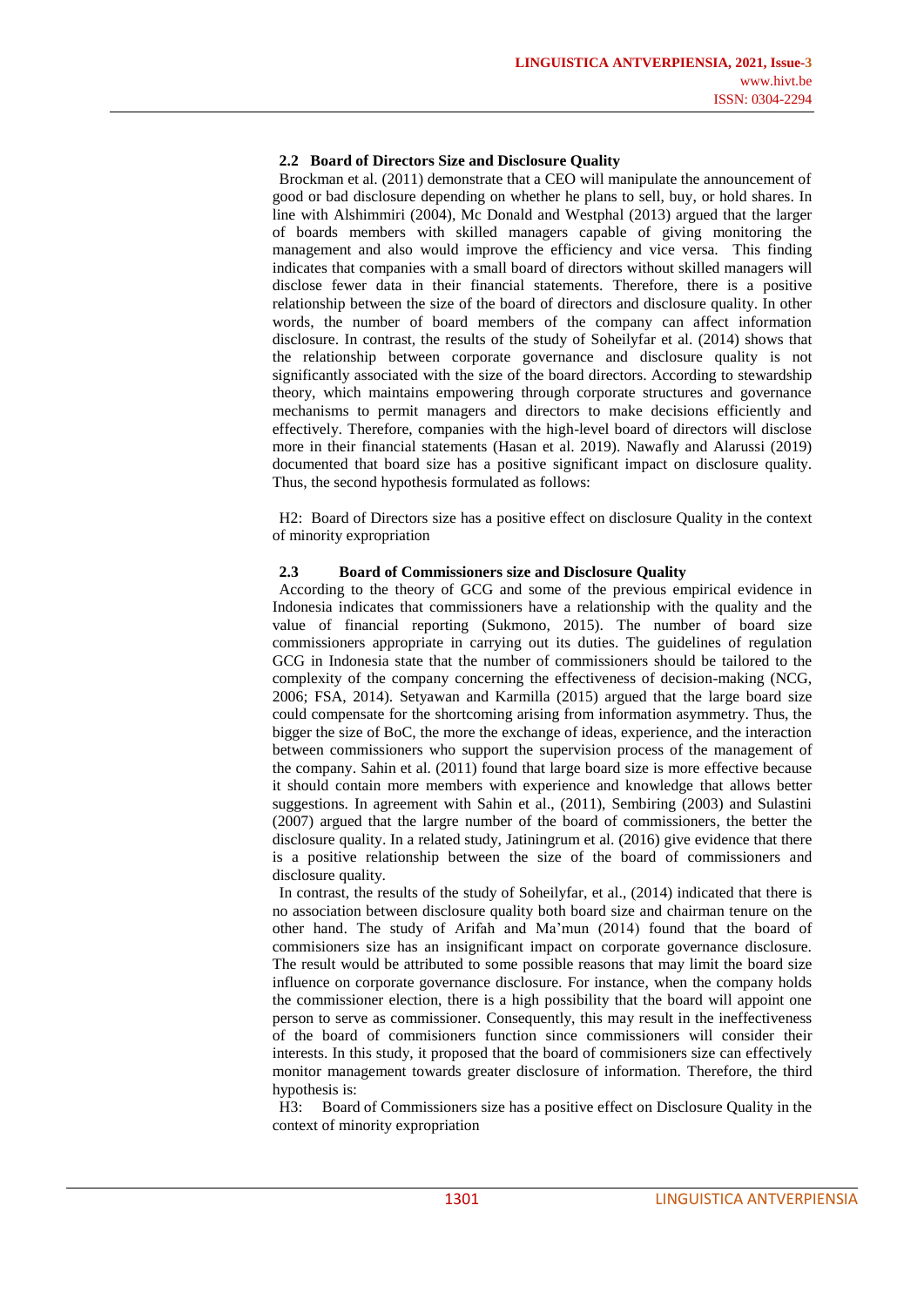#### **2.4 Independence of Commissioners and Disclosure Quality**

In GCG mechanisms recommend that the number of external members in the board should be higher than the number of internal members to monitor the management activities to maximize the value of the organization (Ferraz et al., 2011) and independent board have a positive impact on the disclosure. (Alkurdi et al. 2019). In Indonesia context, the Independent Commissioner is a member of the board from independent or outside the public company. They have the authority and responsibility for planning, directing, controlling, or supervise the activities of the Issuer, which has no shares, directly or indirectly, has no affiliation with the Issuer or Public Company (BAPEPAM, 2006, FSA, 2014). The results of the study of Katmun (2012) revealed there is a significant positive board independence on disclosure quality. In line with Soheilyfar et al. (2014) also found that there is a significant positive relationship between disclosure quality and chairman independence. Contrary with Jatiningrum et al. (2016) documented that disclosure quality insignificant relationship with disclosure quality. Based on the discussion above, this study formulates a positive hypothesis presupposes that the existence of independent commissioners will lead to a better disclosure quality. Thus, the fourth hypothesis is:

H4: Independent of Commissioners has a positive effect on disclosure quality in the context of minority expropriation

#### **3. RESEARCH DESIGN AND METHODOLOGY 3.1 Data and Sample**

The data collected from the annual reports of the Indonesian listed companies in

Indonesia Stock Exchange (IDX) with the period of 2011-2017. Sample companies selected from the population of the study using purposive judgment sampling. The total observations are 896 Procedures for the study sample selection shown in Table I.

| N <sub>0</sub> | <b>Items</b>                                                          | <b>Companies</b> |
|----------------|-----------------------------------------------------------------------|------------------|
|                | Total the companies consistently listed on IDX since 2011-2017        | $521*$           |
| 2              | Companies that do not have majority ownership $($ >50%)               | (134)            |
| 3              | Companies without consistent majority ownership                       | (34)             |
| 4              | Companies operating in banking and other financial institutions       | (87)             |
| 5              | Companies that have government ownership                              | (7)              |
| 6              | Companies with incomplete Financial Statement published during        | 31)              |
|                | observation 2011-2017                                                 |                  |
| 7              | Companies incomplete Annual Report published during the 2011-2017     | 32)              |
|                | observation                                                           |                  |
| 8              | Companies that completely report variables were used in this study    | 68)              |
|                | (size board of directors, board size of commissioners, independent of |                  |
|                | commissioners)                                                        |                  |
|                | Total samples                                                         | 128              |
|                | Total Observation (7 years x132 companies)                            | 896              |
| $\sim$         | (TN(T), A000 A01)<br>.                                                |                  |

**Table 1 Procedures of Sample Selection**

\*Consistently companies listed on the Indonesia Stock Exchange (IDX) 2008-2014

# **3.2 Variables and Model**

#### **Independent variable**

- 1. Ownership Concentration (OWNC) is the percentage of shares held by majority ownership
- 2. The Board of Directors Size (BOD) is the number of directors on the board of directors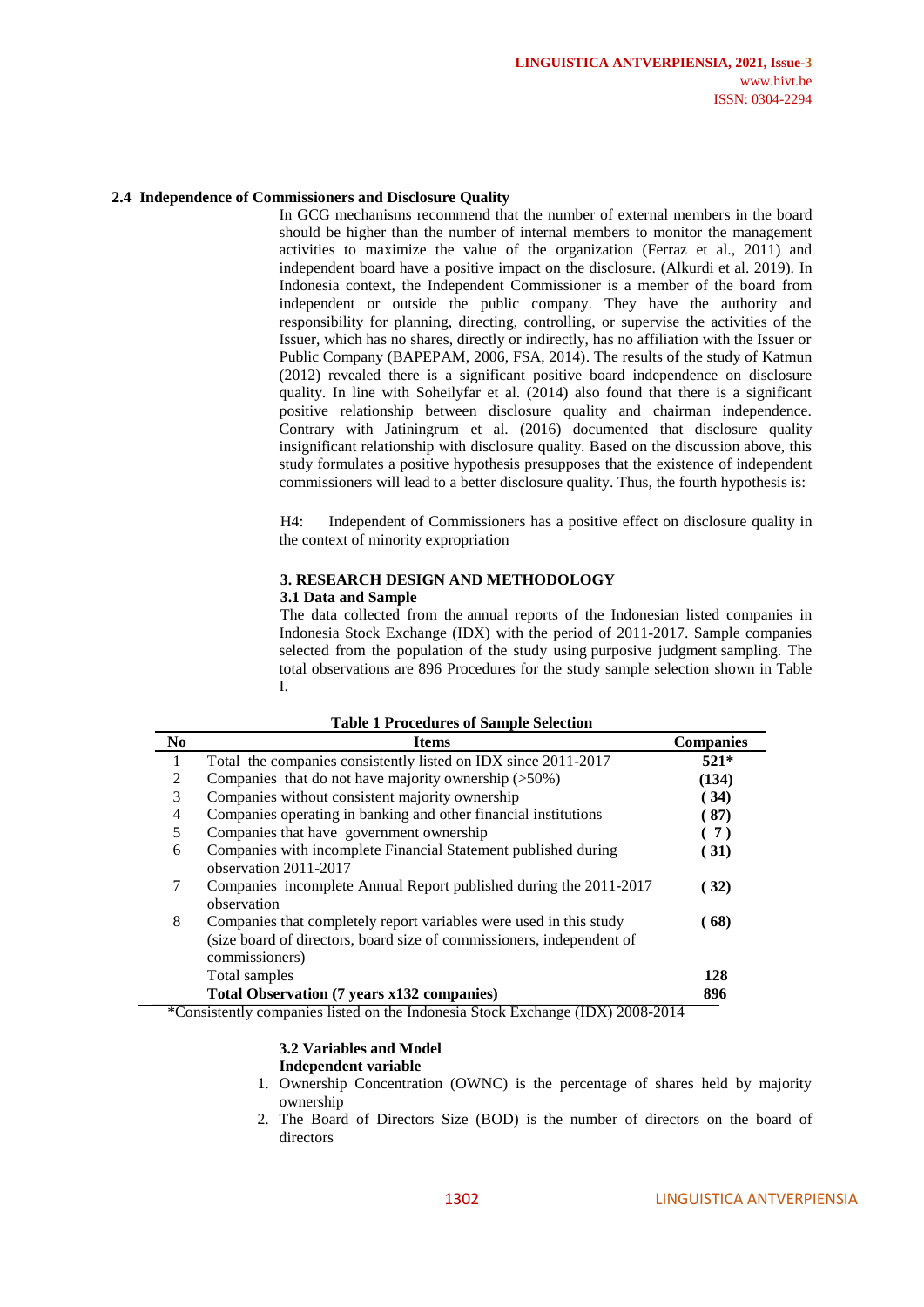- 3. The Board of Commissioners Size (BCOM) is the number of commissioners among the board members
- 4. Independence of the Board Commissioners (INCOM) is the percentage of independent commissioner over the total number of a board member

#### **Dependent variable**

The Disclosure Quality (DQ) in this study measured by the Standard & Poor's Disclosure Quality Index (S&P T&D Index). This Index used in the previous study at emerging markets which Latin America and Asia countries. There are three subcategories, including 1) The ownership structure and investor rights (28 attributes), 2) Financial transparency and information disclosure (35 attributes), 3) Board and management structure and process (35 attributes). The total of subcategories is 98 items. All items would be examined by the companies annual reports (Patel & Dallas, 2002). This study uses the same scoring methodology adopted in S&P T&D index (Aksu & Kosedag, 2006). The formula used is as follow:

#### $TDS = \sum_i \sum_k S_{ik} / TOTS$

Where:

 $j =$  the attribute category subscript

 $k =$  the info item (attribute) subscript and

- TOTS= the total maximum possible "yes" answers for each firm
- $Sik =$  the number of info items disclosed (answer as "yes") by the firm in each category

#### **Control Variable**

- 1. Firm Size (FIRM SIZE): It measured as the natural logarithm of total asset of the firm at the end of the fiscal years.
- 2. Leverage (LEV): it is measured by dividing total liabilities by total assets as adopted by Brigham and Huston (2001)
- 3. Firm age (AGE): It measured by subtracting the current year from the year of formation of the firm as suggested by Sari (2016).

#### **The model**

Regression analysis will be used to test the hypotheses discussed above using the following model:

#### **LN DO**  $i$ **,t =**  $\alpha$ **0 +**  $\alpha$ **1 OWNC+**  $\alpha$ <sub>2</sub> **BOD+**  $\alpha$ <sub>3</sub> **BCOM** +  $\alpha$ **4INCOM** + $\alpha$ **5LEV** +  $\alpha_6$  AGE +  $\alpha_7$ **FIRMSIZE**

Where:

OWNC = Ownership Concentration

 $BOD = Board of Directors Size$ 

BCOM = Board of Commissioner Size

INCOM = Board of Commissioner Independent

- $LE$   $V$  = Leverage
- $AGE$  = Firm Age

FIRMSIZE= Firm Size

# **4. EMPIRICAL RESULTS**

#### **4.1 Descriptive Analysis**

Table 1 reports the descriptive statistics for the disclosure quality and independent variables selected in this study. In this section, descriptive statistics for all variable are shows the minimum, maximum, mean, and standard deviation. The disclosure quality for the sample firms throughout the study period varies from 0.54 to 0.86, and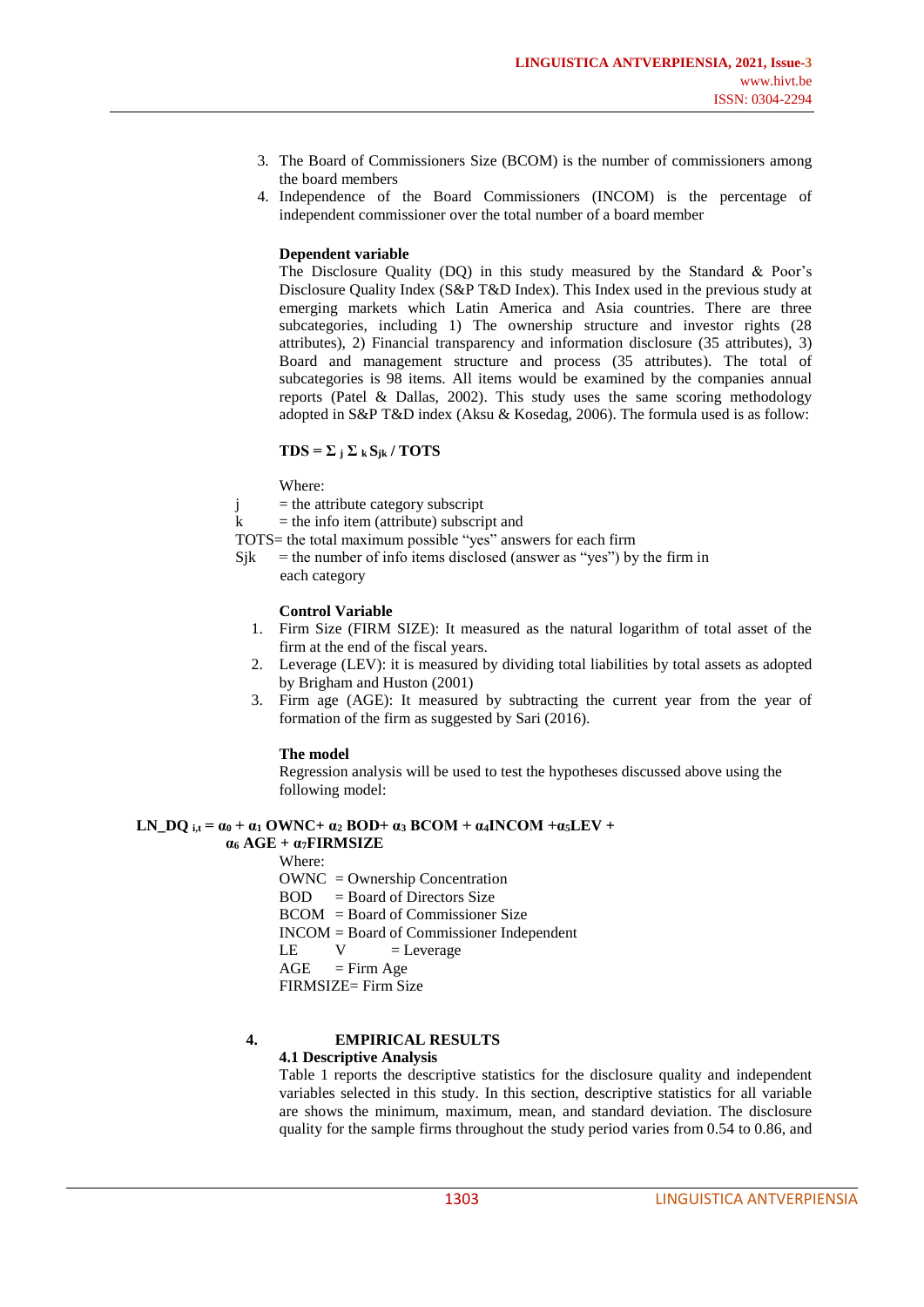the mean is 0.76. The results for the independent variables showed that the highest score is 99.99 for ownership concentration, which means that the majority of the ownership structure in Indonesia is very highly concentrated. However, the lowest score is for the independence of commissioners (0.16), followed by the leverage (0.23) and disclosure quality (0.54).

|                    | $\overline{N}$ | Minimum | <i>Maximum</i> | Mean  | Std. Dev. |
|--------------------|----------------|---------|----------------|-------|-----------|
| DQ                 | 896            | 0.54    | 0.86           | 0.76  | 0.14      |
| OWNC               | 896            | 50.02   | 99.99          | 63.45 | 10.73     |
| <b>BOD</b>         | 896            | 2.00    | 9.00           | 4.82  | 1.68      |
| <b>BCOM</b>        | 896            | 1.00    | 11.00          | 5.76  | 2.81      |
| <b>INCOM</b>       | 896            | 0.16    | 0.75           | 0.45  | 0.42      |
| <b>Firm Size</b>   | 896            | 7.84    | 16.05          | 15.24 | 0.58      |
| <b>Growth</b>      | 896            | 10.30   | 92.00          | 44.02 | 08.52     |
| Leverage           | 896            | 0.23    | 1.27           | 0.65  | 0.68      |
| Valid N (listwise) | 896            |         |                |       |           |

#### Table 1: Descriptive Statistics

Quantitative variables: DQ\_Disclosure Quality, measured by Disclosure Quality Index, according to Transparency and Disclosure rank available on the Standard & Poor's (Patel & Dallas, 2002); OWNC\_Ownership Concentration, measured by the percentage of shares held by majority ownership; BOD\_Board of Directors size, measured by the number of directors on the board members; BCOM\_Board of Commissioners size, measured by the number of commissioners on the board members; Firm Size, measured by log of total asset; Growth, measured by growth (sum of years from establish) companies at the company; Leverage, measured by total liabilities divided by total assets

#### **4.2 Diagnostic tests**

The normality test based on normal probability with Kolmogorov-Smirnov-Test were performed using SPSS. The result shows that the data is not normally distributed, hence the data has been transformed and re-tested for normality statistics with Kolmogorov-Smirnov. The retest result demonstrated that data becomes normally distributed, as shown in Table II with significance  $> 0.05$  or 0.615.

|                                                     | Table 2 Kolmogorov-Smirnov Test |  |  |  |  |
|-----------------------------------------------------|---------------------------------|--|--|--|--|
| Unstandardized Residual                             |                                 |  |  |  |  |
| N<br>896                                            |                                 |  |  |  |  |
| 0.0000000<br>Normal Parameters <sup>a</sup><br>Mean |                                 |  |  |  |  |
| 0.24538841<br><b>Std. Deviation</b>                 |                                 |  |  |  |  |
| <b>Most Extreme</b><br>Absolute<br>0.043            |                                 |  |  |  |  |
| 0.062<br><b>Differences</b><br>Positive             |                                 |  |  |  |  |
| Negative<br>$-0.066$                                |                                 |  |  |  |  |
| 0.924<br>Kolmogorov-Smirnov Z                       |                                 |  |  |  |  |
| Asymp. Sig. (2-tailed)<br>0.615                     |                                 |  |  |  |  |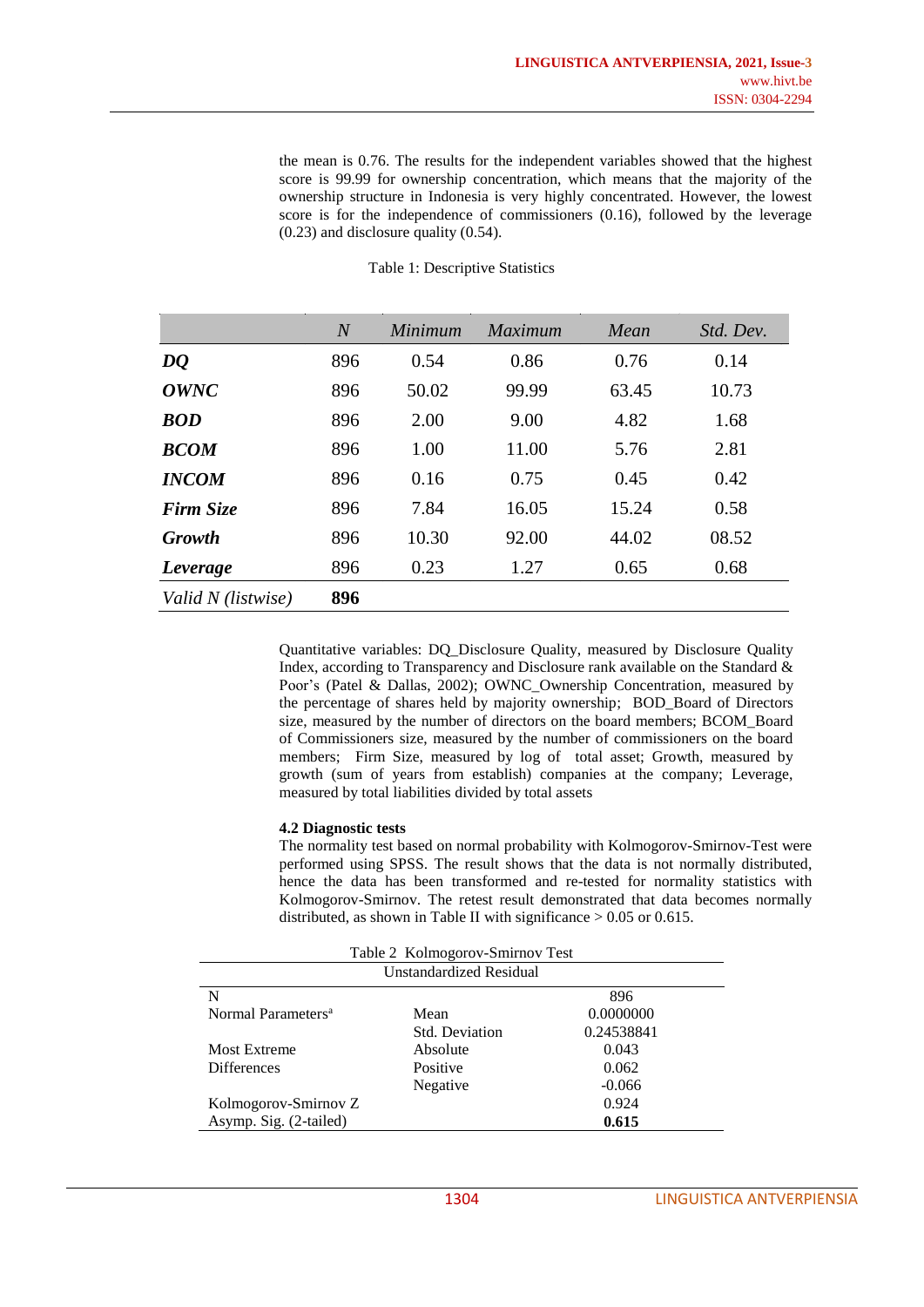Test for Multi-collinearity has been conducted using two means variance of inflation factor (VIF) and the value of tolerance. Table III shows the VIF value for all independent variables of the model. It means noticed that the coefficient for each variable is below 10. This result indicates that there is no threat of multi-collinearity among the independent variables. The test was also performed based on the tolerance value for each independent variable. The table shows that the value of tolerance is more significant than 0.10 for all independent variables. This result also indicates that there is no threat of multicollinearity among the independent variables.

| Table 3 Tolerance and VIF |           |       |  |  |
|---------------------------|-----------|-------|--|--|
| Variable                  | Tolerance | VIF   |  |  |
| OWNC                      | 0.682     | 1.684 |  |  |
| <b>BOD</b>                | 0.677     | 1.637 |  |  |
| <b>BCOM</b>               | 0.643     | 1.680 |  |  |
| <b>INCOM</b>              | 0.810     | 1.514 |  |  |

Test for Heteroscedasticity has conducted through Glejster test. Table IV shows that none of the independent variables is statistically significant on the dependent variable of Absolute Ut (AbsUt<sub>-2</sub>) at p-value > 0.05. This result suggests that the regression model does not contain any heteroscedasticity and hence, it is fit for use.

| Table 4 Glejster Test |          |       |  |  |
|-----------------------|----------|-------|--|--|
| Variable              | T-Stat   | Sig   |  |  |
| Constant              | 1.458    | 0.261 |  |  |
| <b>OWNC</b>           | $-1.155$ | 0.152 |  |  |
| <b>BOD</b>            | 1.352    | 0.146 |  |  |
| <b>BCOM</b>           | 1.836    | 0.297 |  |  |
| <b>INCOM</b>          | 2.214    | 0.219 |  |  |

Test for autocorrelation has been conducted using the Durbin-Watson (DW) test. Table 5 shows that the Durbin-Watson value is 1.925. When compared with DW table value, it is higher than the upper limit (du) of 1.826 (DW table) and less than 2.174 (i.e., 4-du,  $4 - 1.826$ ). This indicates that there is no autocorrelation between independent variables of the above model

| Table 5 Durbin-Watson Test |       |          |            |                   |               |  |
|----------------------------|-------|----------|------------|-------------------|---------------|--|
|                            |       |          | Adjusted R | Std. Error of the |               |  |
| Model                      | R     | R Square | Square     | Estimate          | Durbin-Watson |  |
|                            | 0.463 | 0.348    | 0.377      | 0.04498           | 1.925         |  |

#### **4.3 Regression Analysis Results**

| $v_{\rm B}$ , coordinal ranger $v_{\rm B}$ and $v_{\rm C}$ |                   |          |          |               |  |
|------------------------------------------------------------|-------------------|----------|----------|---------------|--|
| <b>Table 6 Regression Results</b>                          |                   |          |          |               |  |
| <b>Independent Variable</b>                                | <b>Expec.Sign</b> | Beta     | t-value  | Sig (p-value) |  |
| Dependent Variable:<br>LN_DQ (Disclosure Quality)          |                   |          |          |               |  |
| Constant                                                   | $^{+}$            | 0.372    | 13.983   | $0.000***$    |  |
| <b>OWNC</b>                                                |                   | $-0.210$ | $-4.184$ | $0.002**$     |  |
| <b>BOD</b>                                                 | $+$               | 0.197    | 3.728    | $0.000***$    |  |
| <b>BCOM</b>                                                | $+$               | 0.112    | 2.875    | $0.000***$    |  |
|                                                            |                   |          |          |               |  |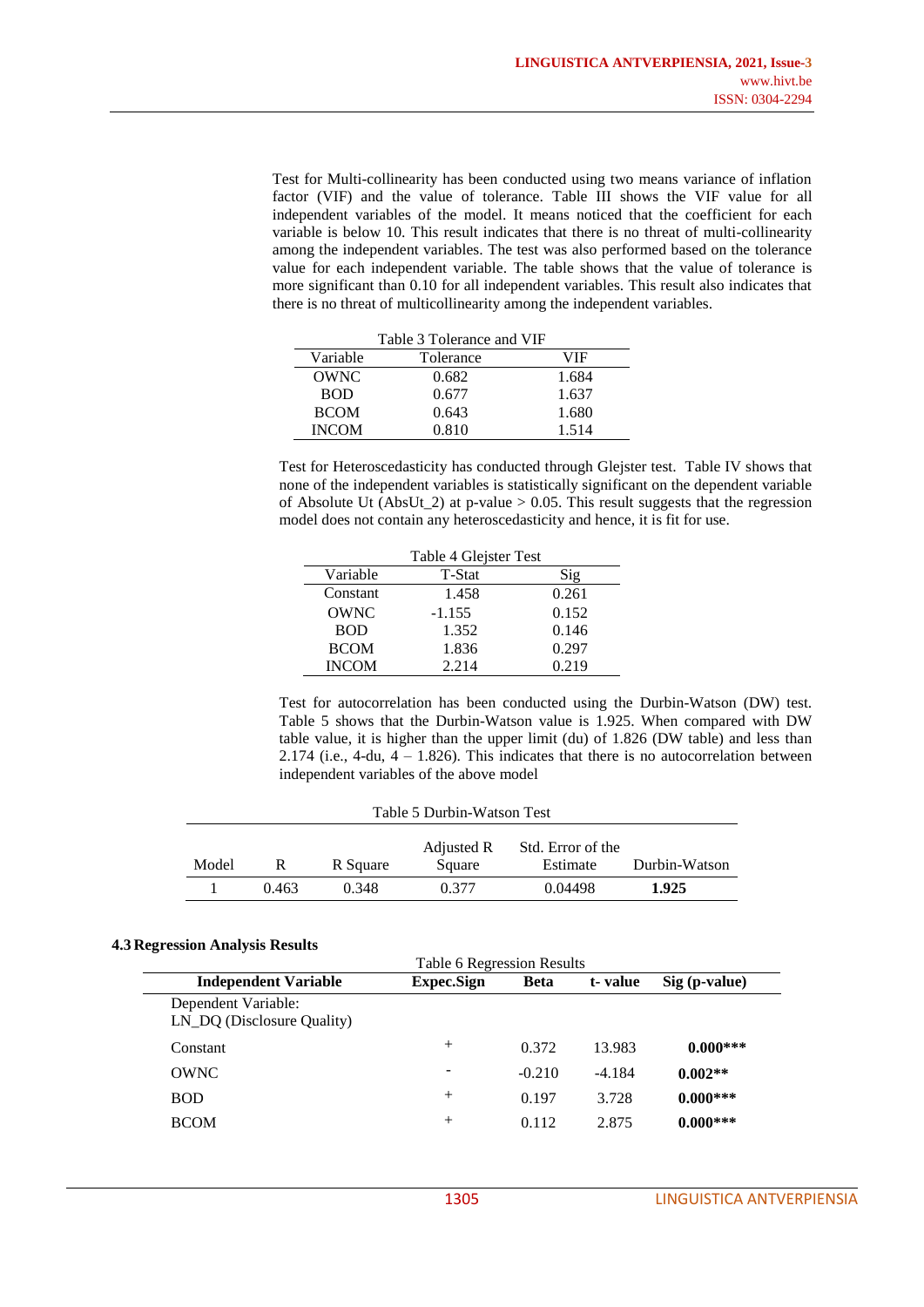| <b>INCOM</b>          | $^{+}$     | 0.255    | 1.158    | $0.034**$ |
|-----------------------|------------|----------|----------|-----------|
| <b>LEV</b>            | $-/+$      | $-0.410$ | $-0.676$ | 0.262     |
| <b>FSIZE</b>          | $-/+$      | 0.155    | 1.825    | $0.002**$ |
| AGE                   | $-/+$      | 0.132    | 1.537    | $0.019**$ |
| Adjusted $R^2$        |            | 37.1     |          |           |
| F-statistic           | 13.865     |          |          |           |
| P-Value (F Statistic) | $0.000***$ |          |          |           |
| N                     | 896        |          |          |           |

\*, \*\*, \*\*\*Statistical significance at the 10, 5 and 1 per cent level, respectively

Quantitative variables: DQ\_Disclosure Quality, measured by Disclosure Quality Index, according to Transparency and Disclosure rank available on the Standard  $\&$ Poor's (Patel & Dallas, 2002); OWNC Ownership Concentration, measured by the percentage of shares held by majority ownership; BOD\_Board of Directors size, measured by the number of directors on the board members; BCOM\_Board of Commissioners size, measured by the number of commissioners on the board members; Firm Size, measured by log of total asset; Growth, measured by growth (sum of years from establish) companies at the company; Leverage, measured by total liabilities divided by total assets

The results presented in Table 6 shows that the regression model is significant and explains 37% of the relationship between the disclosure quality and the independent variables, and this indicates that the model is reasonably specified. The coefficients of Ownership Concentration, Board of Director size, Board of Commissioners size, firm size, and firm age are all statistically significant. Meanwhile, the coefficients of Independent of Commissioners and leverage are insignificant.

Ownership Concentration is significant with the expected negative sign. This evidence has shown that the more the proportion of ownership concentration, the lesser the quality of information disclosure with less of investor protection and weak of system corporate governance. This result is consistent with findings of Ali (2014) and Jatiningrum et al., (2016). Board of Director size is significant with the expected negative sign. This finding contrary with some theoreticians which believe that based on to the active monitoring hypothesis, while the company with the existence of institutional investors and highly controlling stakeholders (ownership concentration) would mitigate the agency cost with reducing information asymmetry. This study gives empirical evidence regarding minority expropriate. In the context of Type II agency conflict, the existence of concentrated ownership adverse the theory and some of the previous study in the context of the well-develop country and highly investor protection.

Board of Commissioners size is significant with the expected positive sign. This finding indicates that the bigger the board size of Commissioners, the better the quality of financial information issued by the firm. The finding is consistent with the results of Sukmono (2015) and Jatiningrum et al. (2016). For Indonesian companies, according to the regulation (FSA, 2014) the board of commissioners has the duty and responsibility for carrying out monitoring and advising the board of directors as well as ensuring that the company implements GCG which probably increases the level of information disclosure.

Independent of Commissioners is insignificant with the expected positive sign. This result is consistent with Arifah and Ma'mun (2014) and also Jatiningrum et al. (2016). In the context of highly concentrated ownership companies, Independent Commissioners in Indonesia are ineffectively to create a climate independent, objective. Therefore, they not put justice as a critical principle to consider the interests of minority shareholders. Indeed, the independent commissioner as the CG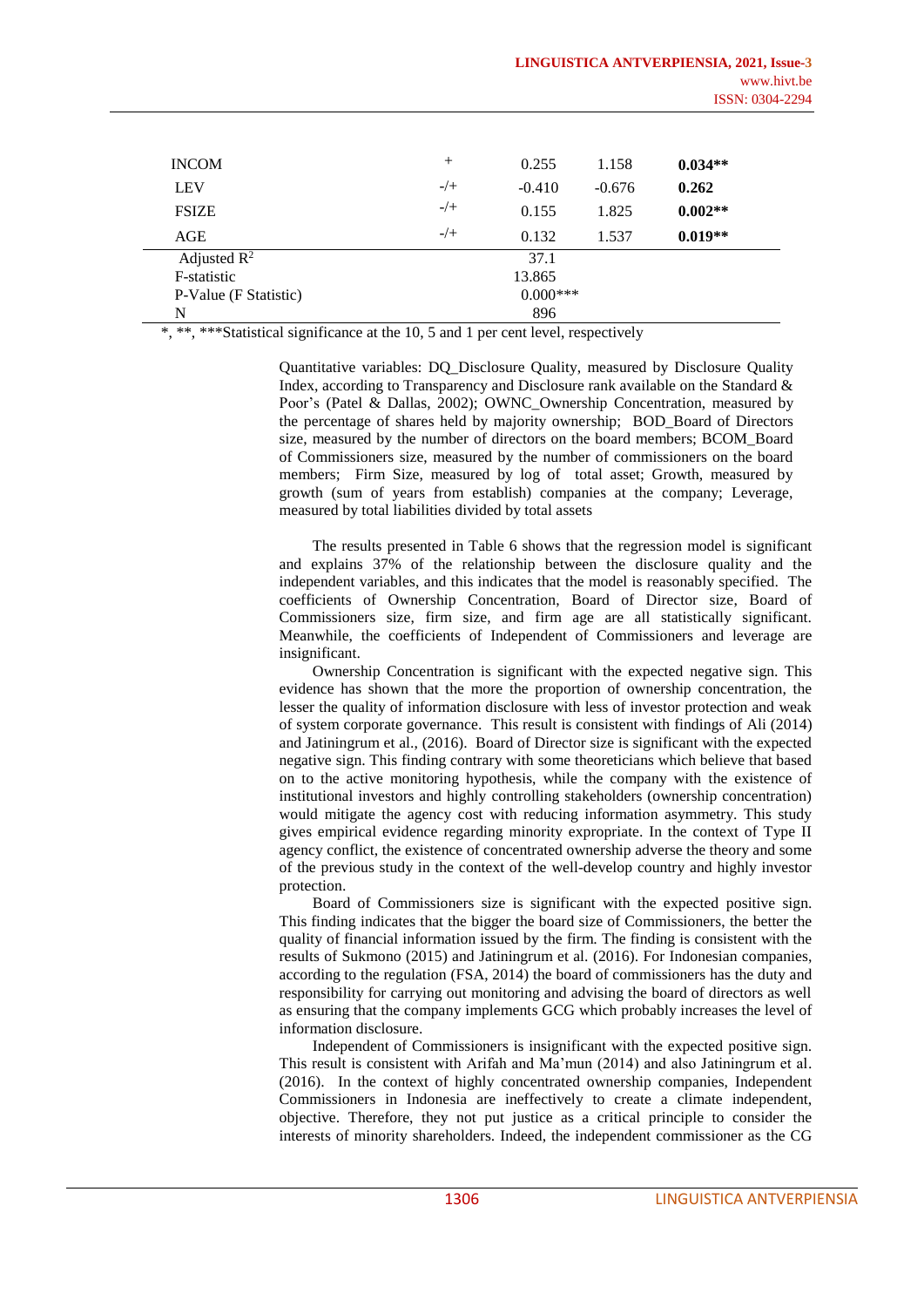mechanism in Indonesia is still weak to encourage the implementation of principles and practice of corporate governance at public companies in Indonesia.

On the other hand, leverage is not significant with the expected negative sign. Firm size is significant with the expected negative sign. The finding suggests larger firms are more visible and hence to protect their reputation; they do not intend to spoil the quality of their earnings.

In the Indonesian context, one of the negative impacts posed by the structure of concentrated ownership company may not easily realize the principle of justice as a concentrated shareholding in a person or group of people who may use the resources of a company predominantly on discretion can reduce the value of the company. Just as external constraints, the negative impact of the ownership structure can be overcome if the company has an effective system of internal control, such as ensuring the distribution of rights and responsibilities fairly among the various participants in the organization (board of commissioners, board of directors, managers, shareholders, and other stakeholders). If not, the negative impact would lead to a harmful impact on the structure of the organization. The company has a certain number of Independent Commissioners that meet the qualifications specified (the terms of which are determined to be Independent Commissioner). Independent Commissioners are expected to create a climate that is more independent, objective, and put justice as a fundamental principle so as to consider the interests of minority shareholders and other stakeholders. Thus, the independent commissioner is expected to encourage the implementation of principles and practice of corporate governance at public companies in Indonesia.

# **5. CONCLUSION**

The study investigates the importance of disclosure quality in the minority expropriation context. It contributes to the disclosure quality literature by presenting new evidence in an environment with highly-concentrated ownership, less investor protection, and poorly implementation of Corporate Governance. The main findings indicate that the existence of concentrated ownership has a significant negative impact on disclosure quality. The board composition and the Board of Commissioners size have a significant positive impact on disclosure quality. However, the independent commissioners are not significant with disclosure quality. The findings have become empirical evidence for the country with poor of implementation of CG and weak of investor protection. The limitation of the study is the measurement of disclosure quality variable using the disclosure index (index according to transparency and disclosure ranking by Standard & Poor's), due to the lack of available indexes related to the disclosure for companies listed on IDX. This study also does not consider the items of disclosure relevant to the current regulations in Indonesia.

The results of the study should assist the policymakers and regulators in Indonesia about ownership concentration context as well as in other East Asian countries. These findings will lead to consider the minority expropriation with increasing the investor protection and improve disclosure quality that maximize the benefit from financial reporting as an essential means to reduce agency conflict. In other, this study should help regulators to set a proper set of disclosure rules and In other words, the stronger the corporate governance system and appropriate monitoring the more the ability to impact on the firm management to disclose more and give better financial information in the future.

#### **References**

1. Akhtaruddin, M., Hossain, M., A., & Yao, L. (2009). Corporate governance and voluntary disclosure in corporate annual reports of Malaysian firms. Journal of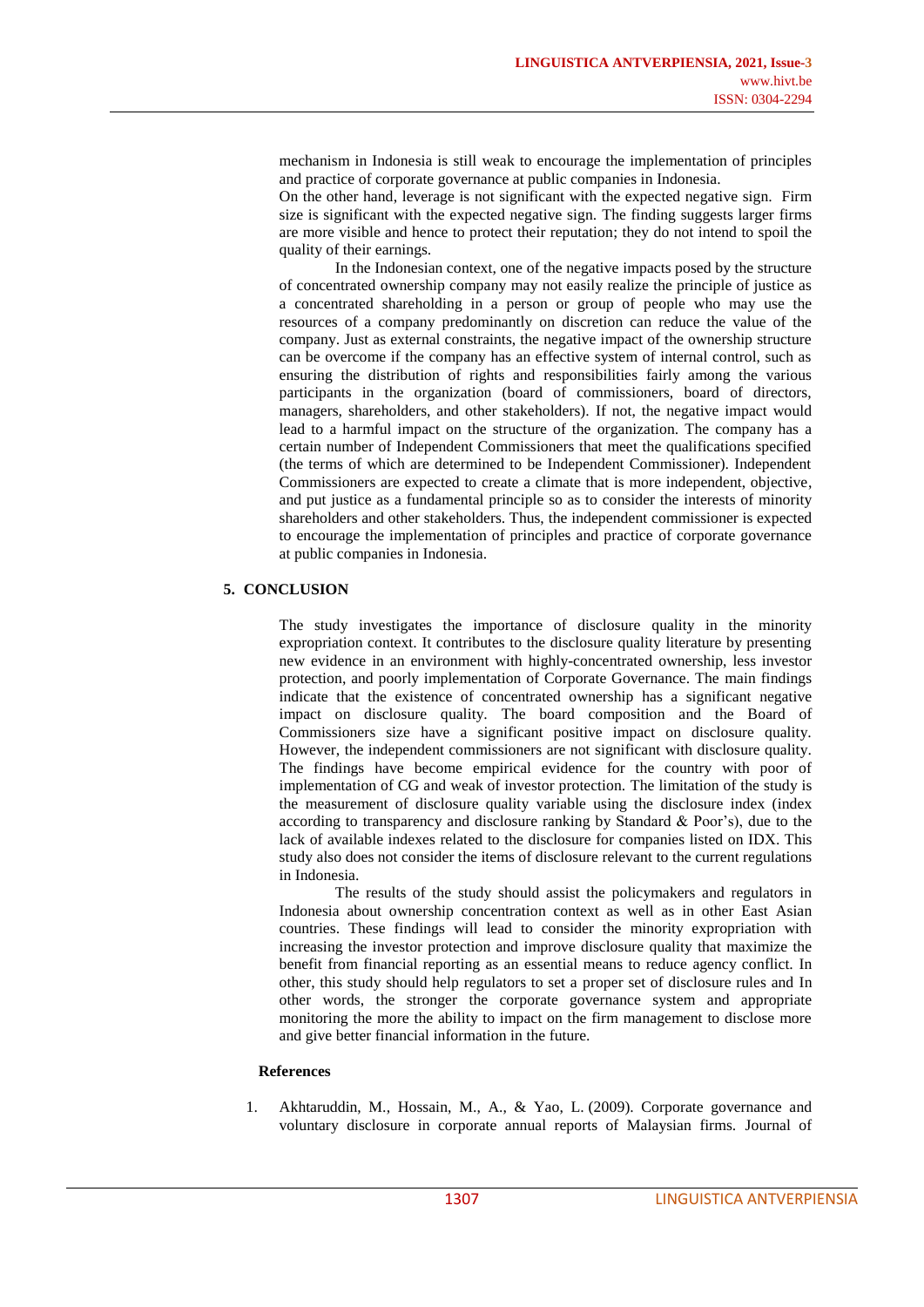Applied Management Accounting Research, 7(1), 1-19. <https://d1wqtxts1xzle7.cloudfront.net/35344591/>

- 2. Aksu & Kosedag. (2006). Transparency and disclosure scores and their determinants in the Istanbul stock exchange. Corporate governance: an international review, 14(4), 277–296. <https://doi.org/10.1111/j.1467-8683.2006.00507.x>
- 3. Ali, A., Chen, T. Y., & Radhakrishnan, S. (2007). Corporate disclosures by family firms. Journal of Accounting and Economics, 44(1-2), 238–286. <http://doi.org/10.1016/j.jacceco.2007.01.006>
- 4. Ali, C., B. (2007). Disclosure quality and corporate governance in a context of minority expropriation, 1–39.
- 5. Ali, C., B (2014). Corporate Governance, Principal-Principal Agency Conflicts, And Disclosure. The Journal of Applied Business Research, 30(2), 419-432.
- 6. Alijoyo, A. & Subarto, Z. (2004). Commissioner independent: driving practices GCG companies, Jakarta: PT Index Group Gramedia.
- 7. Alkurdi, A., Hussainey, K. Tahat, Y., & Aladwan, M. (2019). The impact of corporate governance on risk disclosure: Jordanian evidence. Academy of Accounting and Financial Studies Journal. 23(1), 1-16
- 8. Alshimmiri, T. (2014). Board Composition, Executive Remuneration, and Corporate Performance: The Case REITs. Corporate Ownership and Control, 2(1), 104-119.
- 9. Amoozesh, N., Moeinfar, Z., & Mousavi, Z. (2013). Evaluation of the relationship between disclosure quality and corporate governance quality in Tehran stock exchange. Journal of Marketing and Business Research, 2/1: 016-022.
- 10. Arifah, D., & Ma'mum, M. (2014). Exploring Corporate Governance Disclosure Factors On Banking Industries In Indonesia Stock Exchange. Southeast Asia Journal of Contemporary Business, Economics and Law, 4(2), 23-29.
- 11. Ben Ali., C., (2009). Disclosure quality and corporate governance in a context of minority expropriation, [http://papers.ssrn.com/sol3/papers.cfm?abstract\\_id](http://papers.ssrn.com/sol3/papers.cfm?abstract_id) =1406149
- 12. Burkart, M. & Panunzi, F. (2001). Agency Conflicts, Ownership Concentration, and Legal Shareholder Protection CEPR Discussion Paper No. 2708. Available at SSRN: <https://ssrn.com/abstract=264361>
- 13. Chau, G. K., & S. J. Gray (2002). Ownership structure and corporate voluntary disclosure in Hong Kong and Singapore. The International Journal of Accounting, 37(2), 247-264.
- 14. Chen & Jaggi (2000) Association between Independent Non-Executive Directors, Family Control, and Financial Disclosures in Hong Kong. Journal of Accounting and Public Policy, 19, 285-42
- 15. Enache, L & Hussainey, K. (2019). The substitutive relation between voluntary disclosure and corporate governance in their effects on firm performance. Review of Quantitative Finance and Accounting, 1-33. https://doi.org/10.1007/s11156-019- 00794-8
- 16. Faccio, M., & Lang, L. H. P. (2002). The ultimate ownership of Western European
- 17. Corporations. Journal of Financial Economics, 65, 365–395.
- 18. Financial Services Authority (OJK) 2014. Otoritas Jasa Keuangan number 23/POJK.04/**2014**.
- 19. Ferraz, L. Fernandez, H., & Louvel, P. (2011). Um índice de avaliação da qualidade da governança corporativa no Brasil. R. Cont. Fin. – USP, São Paulo, 22(55), 45–63.
- 20. Hasan, S., Jatiningrum, C., & Abdul-Hamid, M., A. (2019). The moderating effect of audit quality on audit committee and financial repoting quality in Malaysia. Opcion 35(19). 2899-2921
- 21. Ho, S.S.M., & Wong, K.S. (2001). A study of corporate disclosure practices and effectiveness in Hong Kong. Journal of International Financial Management and Accounting, 12(1), 75-101.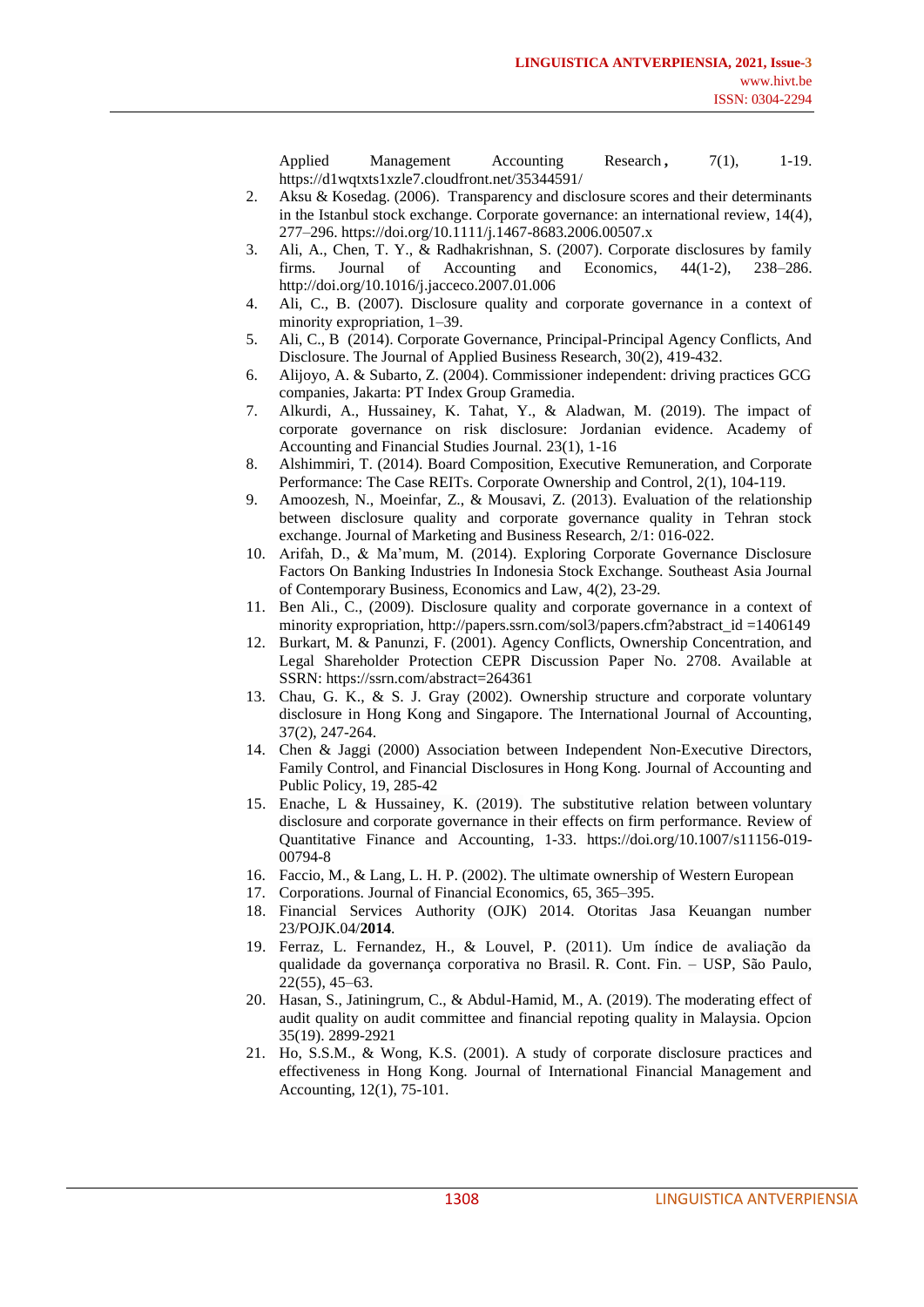- 22. Jaggi, B., & Leung, S. (2007). The impact of family dominance on monitoring of earnings management by audit committees: Evidence from Hongkong. Journal of International Accounting, Auditing & Taxation, 16, 27-50
- 23. Jansen, M & W. Meckling. (1976). Theory of The Firm: Managerial Behaviour, Agency, and Ownership Structure. Journal of Financial Economics, 3, 305-360.
- 24. Jatiningrum, C., Abdul-Hamid, M., A, Irviani, R., Gumanti, M. (2016). Disclosure Quality and Corporate Governance Mechanisms : Evidence From Concentrated Ownership Structure In Indonesia. Proceeding Social Science and Economics International Conference (SOSEIC), 19-20 February.
- Jatiningrum, C., Abdul-Hamid, M., A., & Popoola, O., M., J. (2016). The Impact of Disclosure Quality on Corporate Governance and Earnings Management : Evidence from Companies in Indonesia. International Journal of Economics and Financial Issues, 6, 118–125. <https://www.econjournals.com/index.php/ijefi/article/view/2698>
- 26. Jensen, M., C., & Murphy, K. (1990). Performance pay and Top Management Incentive. Journal of Political Economy, 98, 225-263.
- 27. Jensen, M. C. (1993) The modern industrial revolution, exit, and the failure of internal control systems. Journal of Finance, 48, 831-880.
- 28. Khodadadi, V., Khazami, S., & Aflatooni, A. (2010). The effect of corporate governance structure on the extent of voluntary disclosure in Iran. Business Intelligence Journal, 3(2) 151-164.
- 29. Katmun, N. (2012). Disclosure Quality Determinants and Consequences. Durham Thesis, Durham University. http//etheses.dur.ac.uk/4930
- 30. Kent, P & Stewart, J. (2008). Corporate governance and disclosures on the international financial reporting standards. Bond University ePublications@bond.1- 49
- 31. Klapper, L., F., & Love, I., (2004) Corporate governance, investor protection, and performance in emerging markets, Journal of Corporate Finance, 10, 703–728.
- 32. Komalasari, Agrianti. (2017). Implementatiton the International Financial Reporting Standards as moderating variable of the relationship of Corportae Governance and eranings management. European Research Studies Journal, 20 (3A). 259-277.
- 33. Lakhal, F. (2005). Voluntary earnings disclosures and corporate governance: Evidence from France. Review of Accounting and Finance, 4(3), 64-85.
- 34. La Porta, R., Silanes, Lopez-De, F. & Shleifer. A (1999). Corporate Ownership Around The World. Journal of Finance, 54: 471-518.
- 35. La Porta, R., F. Lopez-de-Silanes, Shleifer, A., & Vishny, R. (2000). Investor Protection and Corporate Governance. Journal of Financial Economics, 58, 3-27
- 36. Lipton, M. & Lorsch, J. W. (1992) A modest proposal for improved corporate governance. Business Lawyer, 48, 59- 77.
- 37. Mc Donald, M. L., & Westphal, J. D. (2013). Access denied: Low mentoring of women and minority first-time directors and its negative effects on on appointments to additional boards. Academy of Management Journal, 56(4), 1169-1198.
- 38. Mitton, T. (2002). A cross-firm analysis of the impact of corporate governance on the east Asian financial crisis, Elsevier. 64(801), 215–241.
- 39. Muth, M & Donaldson, L. (1998). Stewardship Theory And Board Structure: A Contingency Approach. Corporate Governance: An International Review. 6(1), 5-28.
- 40. National Committee on Governance. 2006. Guidelines for the implementation of good governance for companies, HVR Harvarindo.
- 41. Naser, K. & Al-Khatib, K. (2000). The Extent of Voluntary Disclosure in the Board of Directors' Statement: The Case of Jordan. Advances in International Accounting, 13, 99-118.
- 42. Nawafly, A., T., & Alarussi, A., S. 2019. Impact of Board Characteristics, Audit Committee Characteristics, and External Auditor on Disclosure Quality of Financial. Journal of Management and Economic Studies 1(1), 48-65, doi:10.26677/TR1010.2019.60